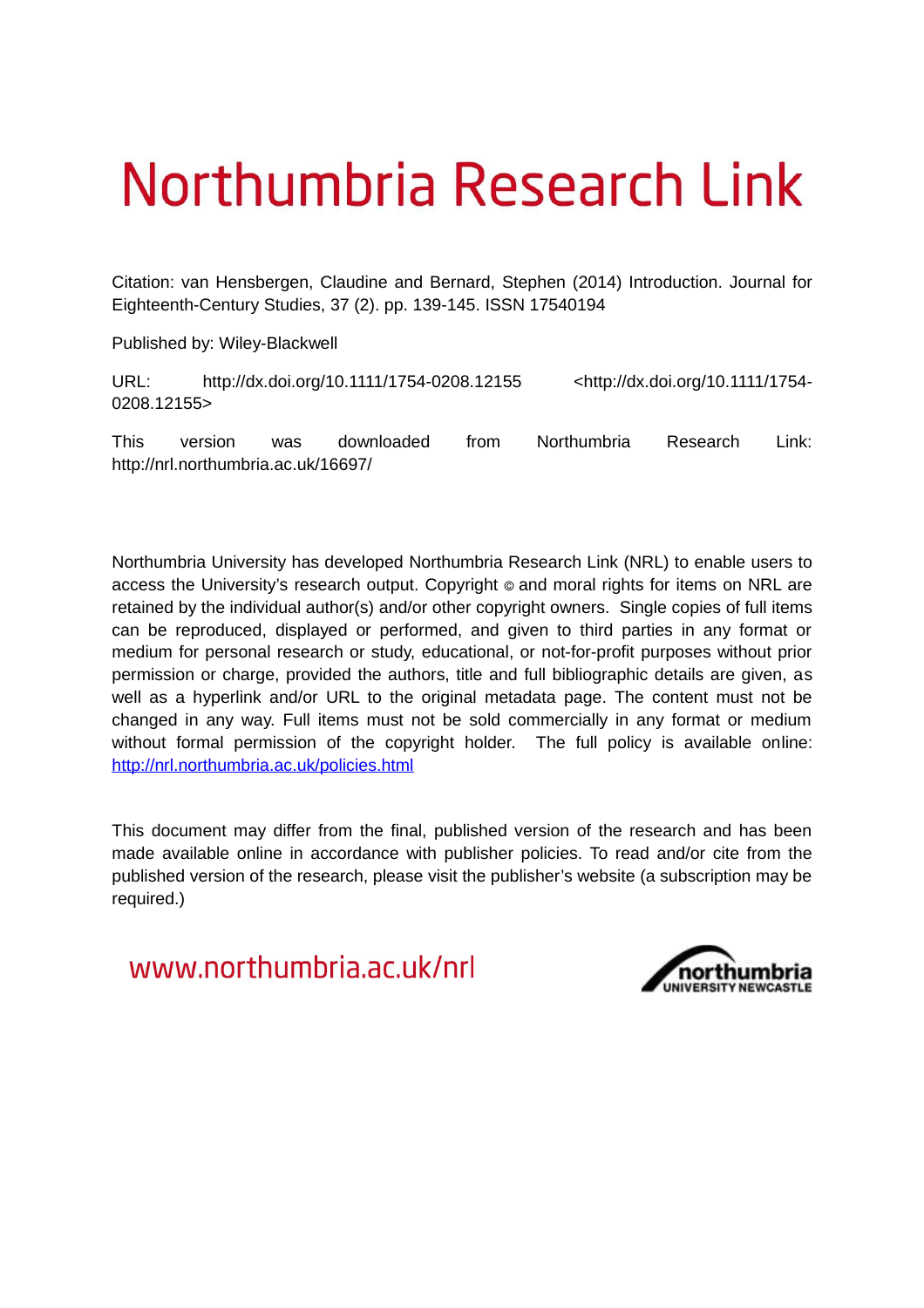#### **Queen Anne and British Culture (1702-1714)**

(Tercentenary commemorative special issue)

#### **Dedication**

This special issue is dedicated to the memory of Professor Kevin Sharpe (1949-2011), whose interdisciplinary work on Stuart court culture is a great legacy and a gift to scholars working on the period.

## **Edited by Claudine van Hensbergen and Stephen Bernard**

## **Introduction**

## **Claudine van Hensbergen and Stephen Bernard**

This was no ordinary woman. She might appear so. In fact she was strange as any Stuart and, at least towards the end of her reign, as unfathomable.

Her health was appalling. No other queen has had to be carried to her coronation. None has been less tutored in queenship, nor any more determined to serve well. She loved her country. She loved her Church. She had the strongest possible sense of duty. It was still not enough.

A queen needs to be infinitely wise. Should she not be so, she must rely on wise ministers and for better for worse stand by them. In this Anne failed, and perhaps for no culpable fault. She lacked perception and in spite of a stubborn will she was too easily imposed upon. She lacked too that royal detachment which would have spared her emotional strain; and on top of all this she took rebuffs too personally and was far too easily hurt.<sup>1</sup>

So begins David Green's 1970 biography of Queen Anne.

Reading it some four decades later we might be tempted to raise an eyebrow at its outmoded style and judgmental claims: Anne's health was appalling; she was unprepared for her duties; she was overly emotional, and ultimately she was a failure. In these opening paragraphs, Green delivers a negative, even hostile, account of the queen, and we might question why, if this was his general assessment, he embarked on a biography of Anne at all. Green himself quickly goes on to acknowledge the existence of two Annes – the caricature, and the real woman: 'Yet beneath all those layers of robes and bandages, buried deep in that gross and gout-ridden form, there breathed a human being'.<sup>2</sup> Too often we forget to realise that the caricature of Anne which has developed over the centuries has become so influential that we cease to question its validity. Thanks to Swift's cutting comments on the queen, and Sarah Churchill's tactical demolition of Anne's character in her insider account, *The Conduct of the Dowager Duchess of Marlborough* (1742), Anne has become one of the least fashionable figures of her reign, and she attracts far less scholarly attention than many of her contemporaries.

Anne died on the 1 August 1714, making this year the tercentenary of the close of her reign and, indeed, that of the later Stuart monarchy. Readers might be excused for believing that with the wealth of scholarship undertaken on the early eighteenth century since 1970 accounts of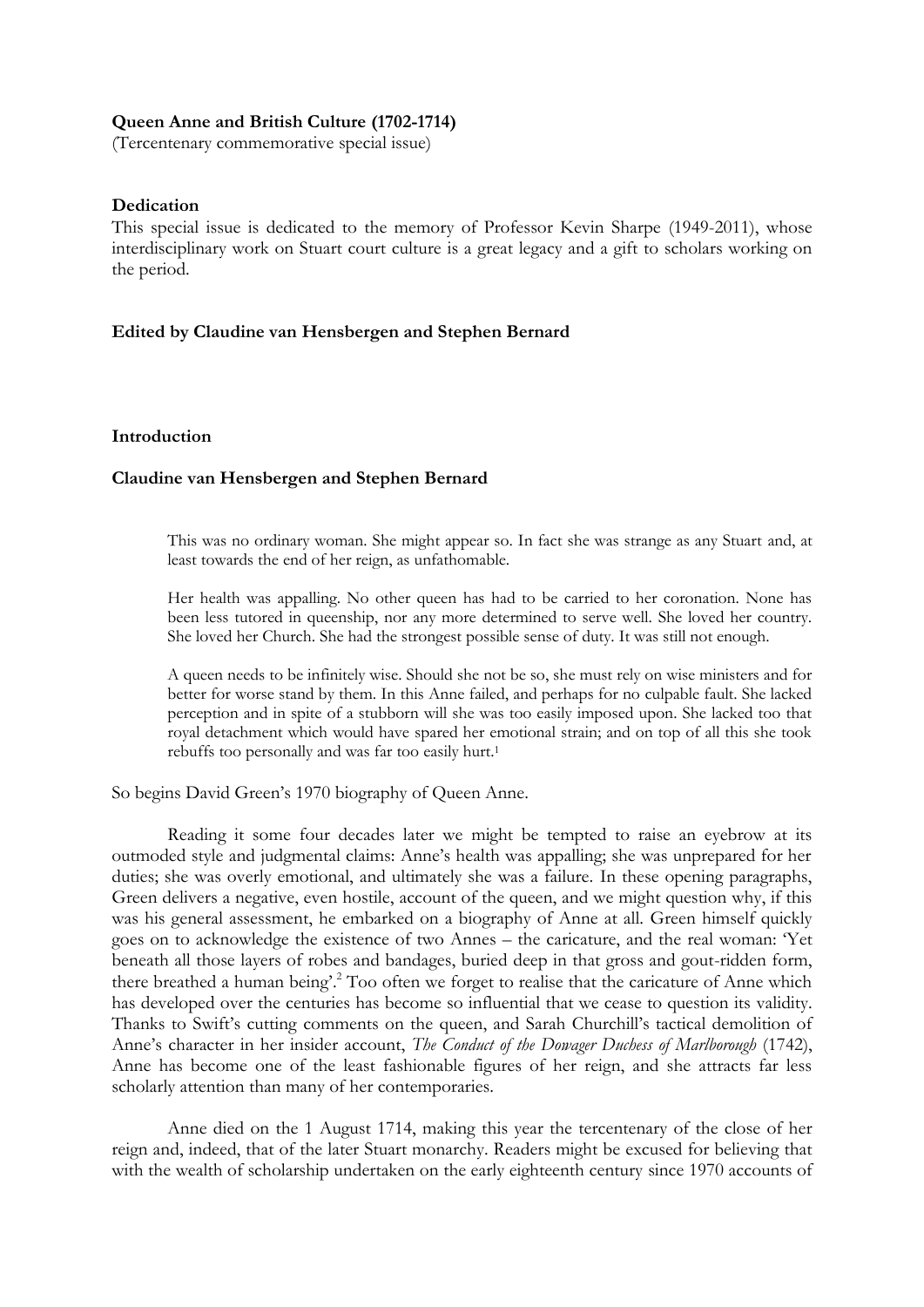Anne's role and achievements as a monarch have since become somewhat more nuanced. Yet despite his generalising account of Stuart family character and its flights of hyperbole, the narrative Green here perpetuates remains a familiar one. Scholars of the period are betteracquainted with the caricature image of Queen Anne as a permanently ill and debilitated queen who relied on her ministers to oversee state affairs, and who was little involved in the major political achievements of the age (military victories in Europe; peace with France; union with Scotland), than they are with the reality of a queen who was a far more capable and engaged monarch than these accounts allow. We might learn with surprise, for example, that Anne attended more cabinet meetings than any other monarch in history, and was an avid lover of country sports, leading Swift to remark in 1711: 'she hunts in a chaise with one horse, which she drives herself, and drives furiously, like Jehu, and is a mighty hunter, like Nimrod'.<sup>3</sup>

Indeed, as Kevin Sharpe has recently noted, the contrasts

between the spectacular achievements of the reign and the low estimation of the ruler may be unparalleled in our early modern history […] Yet we should recall how contemporary panegyrists in hundreds of verses, songs and sermons figured Anne as that symbolic centre, as the effective 'cause' of Britain's victories and aggrandizement.<sup>4</sup>

Sharpe's call here to recover the Anne that her contemporaries knew and celebrated has yet to be properly answered. Biographical studies of Anne still list in the low single digits (Green, 1970; Gregg, 1980; Somerset, 2012), and appear markedly less often than those written on the majority of her Tudor and Stuart forebears.<sup>5</sup> All of these biographical accounts are heavily indebted to the correspondence between Anne and Sarah Churchill held in the Blenheim Papers, the largest single archival source of its kind, containing over a thousand letters. As useful as this resource undoubtedly is, its centrality to accounts of Anne's life raises an important issue: if we continue to access Anne's biography primarily through her correspondence with Sarah Churchill, then we will continue to see her through a narrow lens – to conceive of her always in relation to Churchill, and in terms of a friendship that had flourished during Anne's years as a princess, but turned increasingly sour during her time as queen. This is only one way to access and, indeed, *assess*, Anne's character and achievements. Whilst the correspondence held in the Blenheim Papers offers a fascinating insight into the relations between the women and constitutes the most substantial single archival source available to scholars, it is hoped that the essays in this collection will make clear the potential breadth of other material available to those wishing to study Anne's life and influence.

Such work has been attempted before. Edward Gregg's groundbreaking 1980 biography of Queen Anne constituted a remarkable attempt to shift wide-held historical presumptions about Anne's reign, and reposition the queen at its heart, an agenda neatly summarised on the study's dust jacket:

The reign of Queen Anne, the last Stuart monarch, was a period of significant progress for the country: Britain became a major military power on land, the union of England and Scotland created a united kingdom of Great Britain, and the economic and political basis for the golden age of the eighteenth century was established. However the queen herself has received little credit for these achievements and has long been depicted as a weak and ineffectual monarch, dominated by her advisers. This landmark biography shatters that image and establishes Anne as a personality of integrity and invincible stubbornness, the central figure of her age.

Gregg's ambitions were well-founded, and his study put into contention a new historical narrative of Anne's reign, primarily a political one in which he shows her to be an active, albeit cautious, player in state affairs. Gregg was building on the work of G. M. Trevelyan, whose three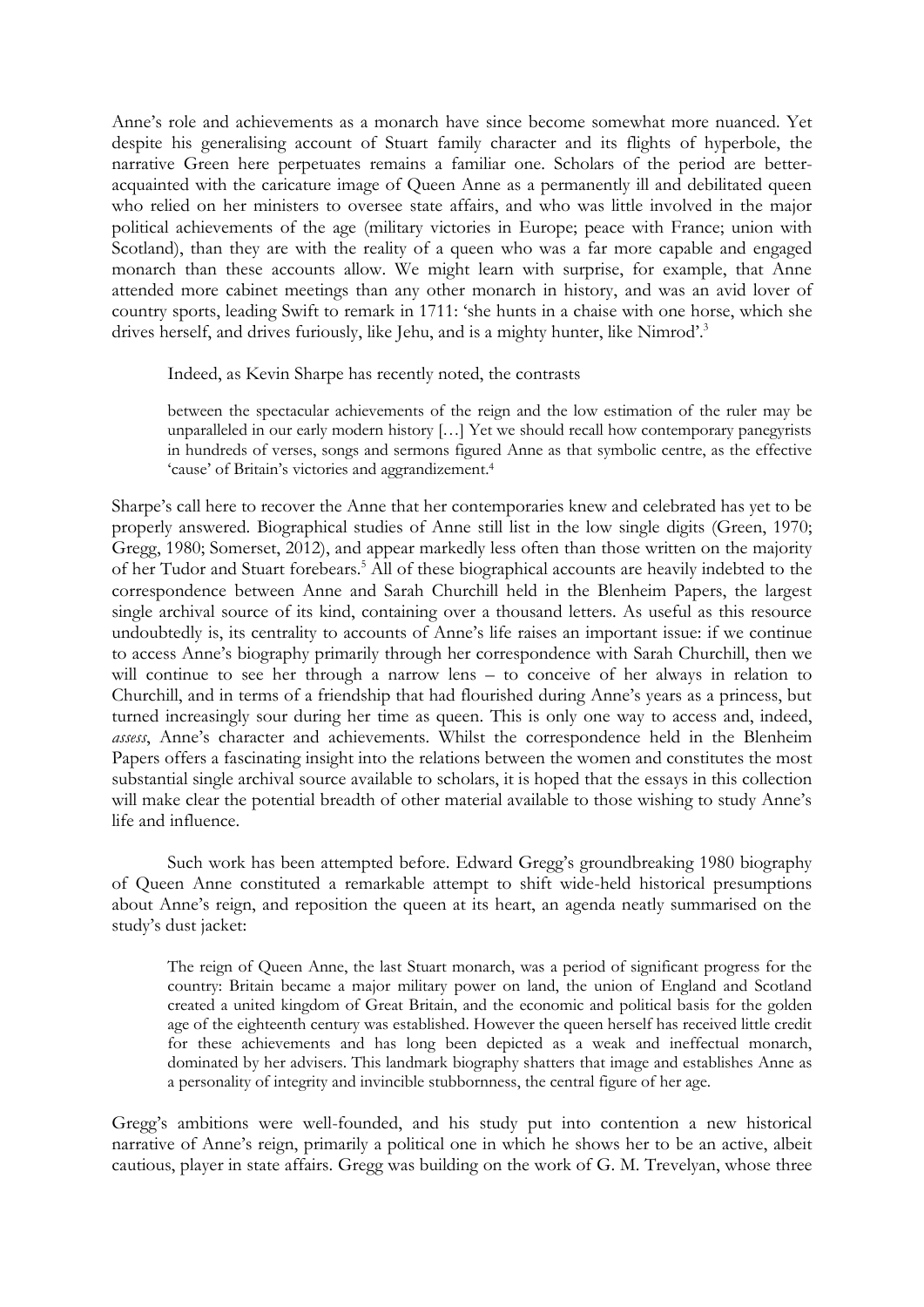volume study *England Under Queen Anne* (1930-4), had offered new historical interpretations upon the major events of her reign, but had focused little on Anne's role within this. Today, it is debatable whether Gregg's study shattered the prominent and largely negative assumptions about Anne which remain in circulation. Anne is still overshadowed by other key figures of her reign: her ministers, Harley and Bolingbroke; her war hero, the Duke of Marlborough; the major poets who courted yet ultimately failed to gain her patronage, Pope and Swift; and not least, her ladies of the bedchamber, Sarah Churchill and Abigail Masham. An overview of recent publications on the politics and culture of the period undoubtedly suggests that the level of scholarly attention paid to these figures in many cases outweighs that paid to Anne, and at times these figures have come to act as surrogates for the queen; as figures who are seen to stand in for Anne in some way, be it in shaping the political, military or cultural realities of her reign. Witness, for example, Pat Rogers's excellent recent study, *Pope and the Destiny of the Stuarts* (2005), and Ophelia Field's *The Favourite: Sarah, Duchess of Marlborough* (2002).

The present collection of essays aims to readdress this neglect in wider research into Queen Anne's life and role in her own reign by focusing on her personal relationship to British culture of the period. Critics have generally argued that Anne took little or no interest in court culture or wider literary and artistic developments of the period. In his seminal volume, *The Augustan Court: Queen Anne and the Decline of Court Culture* (1993), Robert Bucholz noted the lack of an artistic aesthetic 'directly inspired by Queen Anne, her taste, or the specific experience of being at her court', and explained Anne's personal disinvestment in the Arts through the queen's ongoing health problems and the Crown's strained finances when she acceded to the throne in 1702.<sup>6</sup> Bucholz's research into the public and court-based expenditures of the later-Stuart courts provides essential reading for those wishing to gain an overview of a royal investment in the Arts during the period. Anne, it seems, was a more austere monarch than most, and understood the problems inherent in sinking huge sums of money into court projects, especially at a time when the monarchy was increasingly answerable to parliament. And Anne was, as Bucholz points out, personally less-interested in many of the artistic forms that her predecessors had patronised. She seems to have taken all but no interest in the theatre, and commissioned few portraits of herself for the Royal Collection. There is little evidence she read poetry or took a particular interest in the work of the leading writers of the age. But this can largely be explained, as Bucholz tells us, by the fact that Anne had terrible eyesight – making reading and viewing difficult, whilst her wider health problems made visits to the theatre and out in public problematic. Bucholz's wider research, published as journal articles and book chapters, presents an image of a queen who was personally interested in developing and investing in those areas of British culture close to her heart, largely centred on the Church. As Bucholz details, Anne revived royal rituals such as touching for the king's evil (she was the last British monarch to do so), she undertook Royal Progresses and wanted to use the newly complete St. Paul's Cathedral as the focus for frequent celebrations of national thanksgiving. Anne did not manage to roll out the latter projects on the scale she envisaged due to ongoing health problems which made it increasingly difficult to venture beyond the court. And yet it is maybe here, in her ambitions to be involved in publiclyfacing projects, rather than court-centred ones, that we should chiefly look for a cultural aesthetic linked to the queen. Indeed, despite the cultural decline of her own court Anne remained a key figure at the heart of wider, national cultural developments, and her person and image proved a popular subject commemorated by countless writers, artists, musicians, institutions and other parties who lived during her reign.

Despite Bucholz's excellent contributions to scholarship on Anne's personal role within her reign, few other scholars have paid the subject much regard in recent years. This situation is, happily, one now undergoing change. Kevin Sharpe's posthumously printed monograph, *Rebranding Rule: The Restoration and Revolution Monarchy, 1660-1714* (2013), will undoubtedly prove a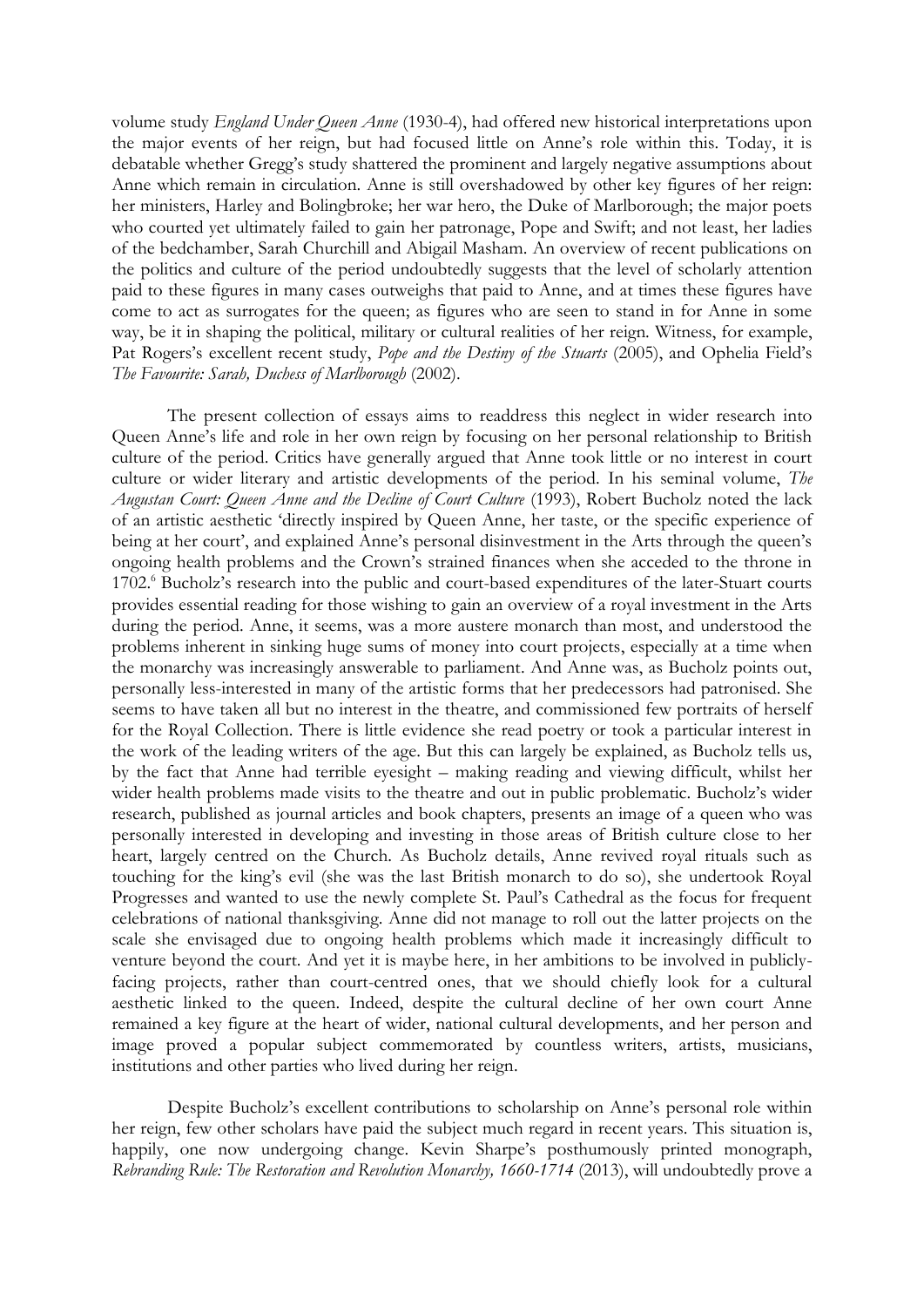landmark study in the cultural history of the later Stuart monarchs. The study is the final instalment in a trilogy tracing the cultural construction of the royal image from the Tudor to the Stuart dynasty. Sharpe dedicates a substantial section of his volume to Anne's reign, and unlike the majority of scholars, he focuses on her personal interventions in the construction of her royal image. In doing so he shows her to be a far more formidable and independent monarch than generally accepted, and one who engaged directly with her people:

To those who regard her as rather colourless and bland, an argument that she was an effective orator must seem unpersuasive [as] even allowing for the conventions of praise, there were many contemporary testimonies to the queen's effectiveness as a speaker and to the impression that her words made on auditors in parliament and her subjects beyond Westminster.<sup>7</sup>

The image of Anne that arises from Sharpe's wide-ranging study is one of a queen who took great interest in her subjects, and intervened in the cultural, religious and political life of the nation. Sharpe discusses Anne's use of royal proclamations, speeches from the throne, her ordering of national thanksgiving services, and her introduction of Queen Anne's Bounty, an act which augmented the income of the poor clergy and which Sharpe terms 'a remarkable personal initiative' and one which 'represented her charity and care of the fabric of the established church'. 8 Sharpe's wide-ranging analysis extends beyond a consideration of court culture in tracing the diverse cultural media employed in commemorating and representing Anne's person, including painting, medals, sculpture, poetry, ballads, music, newspapers and printed engravings. In doing so it reveals a new understanding of Anne's cultural legacy, one which promises to undergo further development this year with the publication of several volumes focused on the queen and her relationship to British culture. Later this summer James Anderson Winn's monograph, *Queen Anne: Patroness of Arts*, will be published by Oxford University Press. Winn's study promises to offer an unprecedented culturally contextualised account of the queen's life, and the flourishing of the wider Arts during her reign. This promising new scholarship on Anne's personal relationship to the Arts will be further supplemented by a collection of essays forthcoming with Bucknell University Press, edited by Cedric D. Reverand II and O. M. Brack Jr.

The present collection of essays contributes to new developments in scholarship on Anne's reign by offering eight new insights into aspects of British culture within which she proved a central figure. Contributors to this volume work across the Humanities, and come from the fields of architectural history, art history, garden design, church history, sermon culture and literature. Taken together, the essays demonstrate that research into an aesthetic and culture directly inspired by and linked to the queen needs to reconsider the court, but also to look beyond its traditional confines, with Anne's image widely promoted as a symbol of church and nation. As well as reassessing Anne's personal interest in various areas of art and culture (including painting, garden design, architecture and sermon culture), this volume also considers the high-profile public projects that were personally endorsed and enabled by the queen (for example, the 1711 establishment of a commission to build fifty new churches in and about the City of London – often known as the 'Queen Anne Churches' – and the construction of Blenheim Palace from 1705). Large-scale projects like these created a wealth of artistic commissions but have yet to be properly analysed in relation to Anne's own personal and political vision. The present collection does not claim to be an exhaustive survey of Anne's relation to British culture and aims, rather, to be a useful starting point: more work needs to be done on the painted image of the queen, of her commissioning of music for the Chapel Royal and, perhaps most importantly, her connection to wider cultural attempts to endorse Anglicanism. Religion was at the heart of Anne's agenda, as many of the essays included here make clear.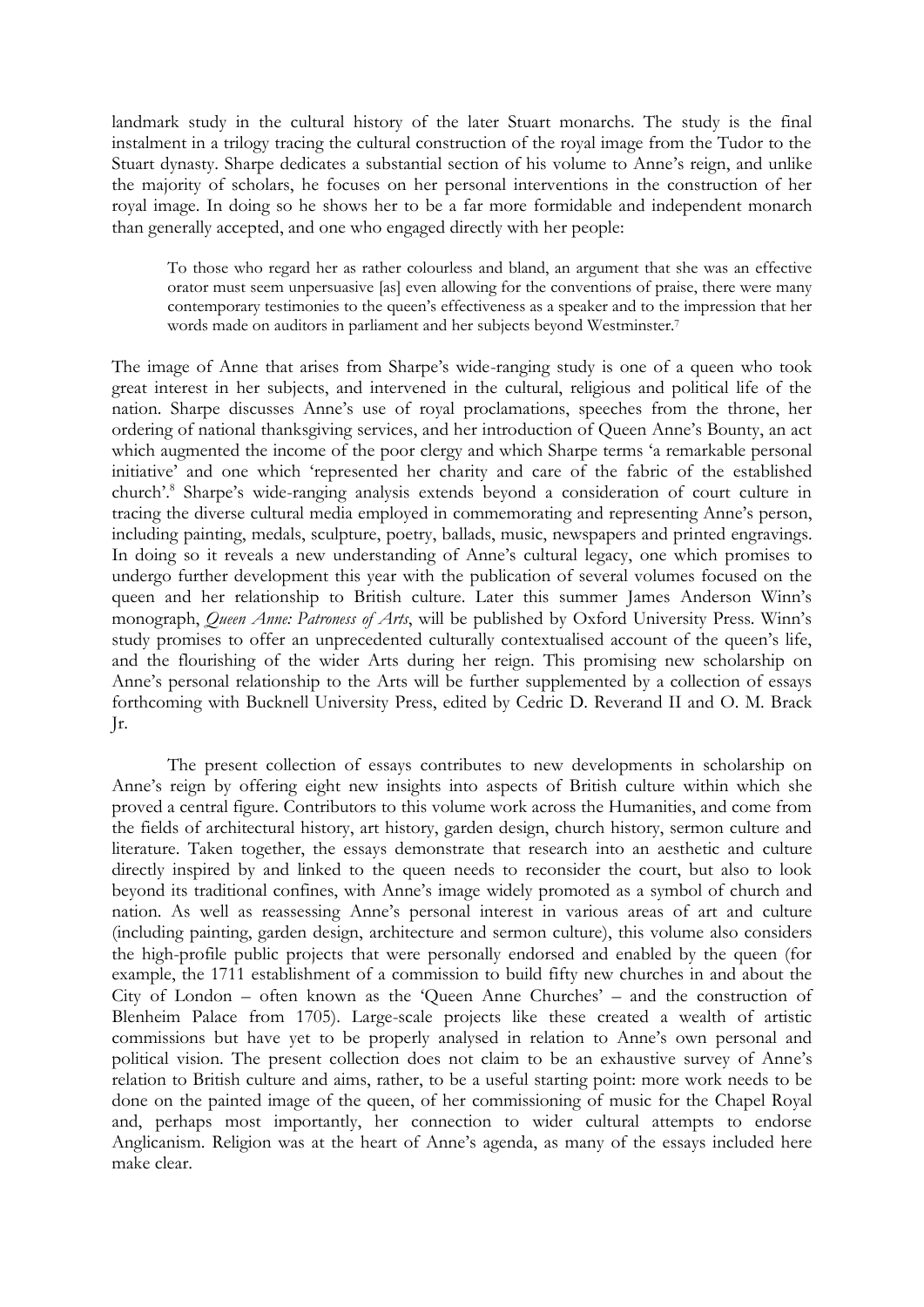In the collection's opening essay, Joseph Hone provides a comprehensive overview of the panegyric poetry written to mark Anne's accession and coronation, considering how this functioned as a propagandist force. Panegyric, as Hone shows, proved a hotly contested ground, with bi-partisan agendas transparent in the varying praises Anne attracted. Hone considers a swathe of panegyrics written in 1702, moving from a discussion of triumphal Tory panegyric, to that of Whiggish representations of Anne as William's political inheritor, with the latter offering a means to extend the scope of Williamite elegy. Hone next considers the employment of partisan prophetic strategies in which Anne must adhere to Tory politics in order to guarantee future glory, before moving on to explore crypto-Jacobite references latent in certain panegyric texts. His essay concludes with an analysis of Whig mock-panegyric in which Tory rhetoric is satirised, before turning to ways in which this was countered through Nahum Tate's reappropriation of Whig rhetoric. Hone's attention here to a range of poets whose work has received little recent attention reminds us of the range of poetic voices at play during these years, and recovers a sense of the continuing importance of political panegyric in a period widely conceived of as an age of satire.

The second essay in the collection addresses another cultural output that, despite its contemporary importance, has likewise received little scholarly attention today: sermon culture. Jennifer Farooq ably navigates the huge swathe of sermons preached and printed during Anne's reign, in some cases at the queen's immediate request: Anne was the leading sponsor for sermons during her reign and was the last monarch to regularly sponsor their publication. Court sermons were, as Farooq argues, an important public forum in which Anne took a keen interest, and which provided her with a means of influencing an official state-sanctioned message regarding church teachings. To this end, Anne was personally involved in the appointment of her preachers and monitored and censored the content of their sermons. Farooq provides a nuanced political analysis of Anne's relationship to sermon culture, showing how despite her own Tory leanings, the queen promoted bi-partisan sermon content, displaying both her commitment to moderation and her prioritisation of wider church teaching over party politics. Nigel Aston's essay on Anne's relationship with the University of Oxford ('the intellectual powerhouse of Toryism') likewise provides a more nuanced interpretation of events than often found in scholarship of Anne's political loyalties. Aston traces how the close relationship perceived to have existed between the queen and university was a view that developed only in the aftermath of her reign. Anne, Aston argues, was far more moderate in her political dealings than her Tory supporters within the University had hoped she would prove, a fact which led to a growing formality and distance between both parties.

James Legard's essay on Anne's role in the construction of Blenheim Palace points, likewise, to the ultimate inability of any individual advisor or institution to control Anne entirely. Legard reconstructs a clear chronology behind the palace's conception and construction, showing how it was only later in Anne's reign, once Whig influences were diminishing in government, that standard public accounts of the palace as a gift marking royal favour were circulated by the Marlboroughs. Legard argues that the Blenheim estate was initially a more discreet gift, given by Anne to reward and raise up a family who had supported her during the difficult closing decade of the previous century. In his important new analysis of the foundation of Blenheim Palace, Legard reveals a firm and calculating side to Anne's character, and a subtle appreciation of 'the implicit exchange of service and reward that was fundamental to her concept of sovereignty'.

In the collection's fifth essay, David Jacques charts developments in garden design that were initiated at Anne's court, and which reflected her own tastes and pursuits. Jacques's research shows how Anne took a personal interest in her parks and gardens, investing growing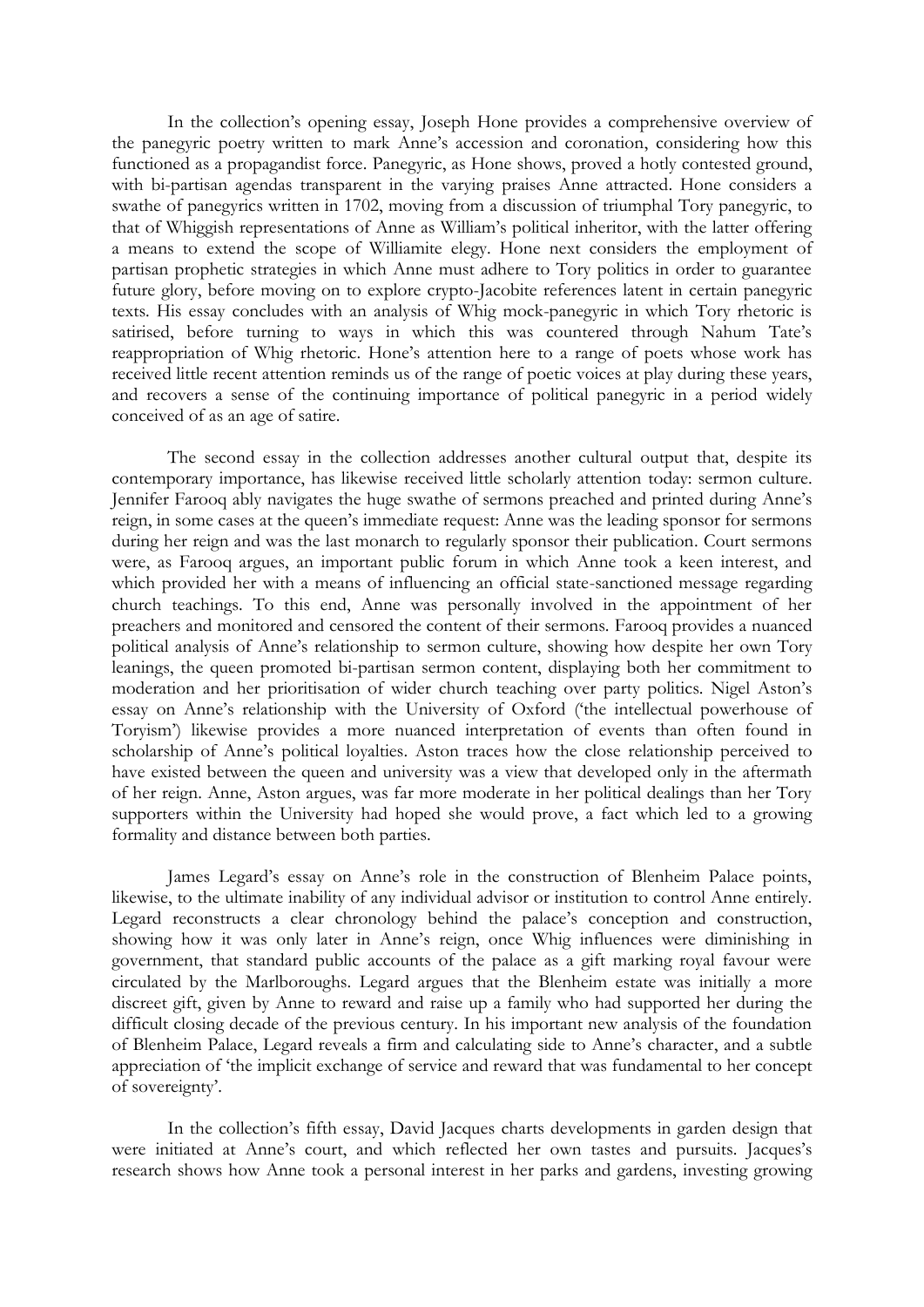sums in their development, and was responsible for initiating a series of fascinating improvements: she took the role of Ranger and Keeper of St James's Park upon herself, and elsewhere introduced new gravel ridings at Hampton Court and Windsor to enable her to hunt from her carriage at greater speeds (up to a staggering forty miles an hour according to Swift). Within his remarkable account, Jacques reveals the wider significance of Anne's legacy as we learn that the Dutch influence of William III's court on English gardens was soon redirected, and that the garden fashions developed at Versailles, adopted elsewhere in the courts of Europe, were rejected in favour of Anne's plainer designs. 'Anne's gardens', as Jacques demonstrates, 'lay at the beginning of the changes that led away from the fussy formality of William's reign to the naturalistic gardens and parks of the mid eighteenth century'.

Within months of the publication of these essays Scotland will vote in a referendum that may lead to the dissolution of the 1707 Act of Union seen to be one of the major political achievements of Anne's reign. Juan Christian Pellicer's detailed analysis of John Philip's poem, *Cyder*, is therefore a timely analysis of a key poetic response written to celebrate and shape contemporary responses to the Act. Pellicer reveals how the poem's charting of a shared national past acted as pro-Union propaganda at this auspicious moment, and adeptly traces how in 'Philips's "Cyder-Land", even recent history is understood as a palimpsest overlaid on the mythic substratum of the land'. Pellicer decodes the latent Toryism at the heart of the poem, one that hoped that Anne's High-Church Anglicanism would ensure her prioritisation of Tory interests, and that viewed her not as the rightful Stuart heir, but rather as a "placeholder" 'placed in troubled expectation of future Stuarts who, it turned out, would never arrive'.

The final two essays in this collection focus on the iconography of Queen Anne and her husband, Prince George of Denmark. Claudine van Hensbergen's essay again draws upon the context of Anne's relationship to the Anglican Church in an exploration of a series of sculptural projects undertaken during Anne's reign to raise public statues of the queen. Tracing Matthew Prior's interest and involvement in such schemes, van Hensbergen goes on to show that early schemes targeted to stress Anne's military glories were abandoned whilst those that stressed her dual status as head of church and state were to gain Anne's personal and financial support. Van Hensbergen discusses the role poetry played in both the construction of and response to these projects, and shows how Prior's 'Ode to the Queen' (1706) ironically provides a more durable monument to Anne's legacy than the public sculptures he helped to envisage. In the final essay in the collection David Taylor conducts new, and much needed, research into the iconography of Anne's consort, Prince George of Denmark. Anne's personal attachment to her husband is well established, and Taylor here shows how painted portraits of George – also circulated as mezzotints – were used to shape wider ideas about his position and role at court. Taylor traces key shifts in George's iconography as attempts were made to negotiate his evolving status from son-in-law to James II, to brother-in-law to Mary and William, to Anne's consort. This led, as Taylor fascinatingly concludes, to George's eventual depiction in portraiture as a naval and military leader (despite his lack of actual prowess in such roles), as this was deemed to reflect his raised royal status whilst not detracting from his wife's position as regent.

#### **Acknowledgements**

#### **by Claudine van Hensbergen**

It was whilst I was working as a postdoctoral researcher on the AHRC-funded project 'Court, Country, City: British Art, 1660-1735', run in conjunction between Tate Britain and the